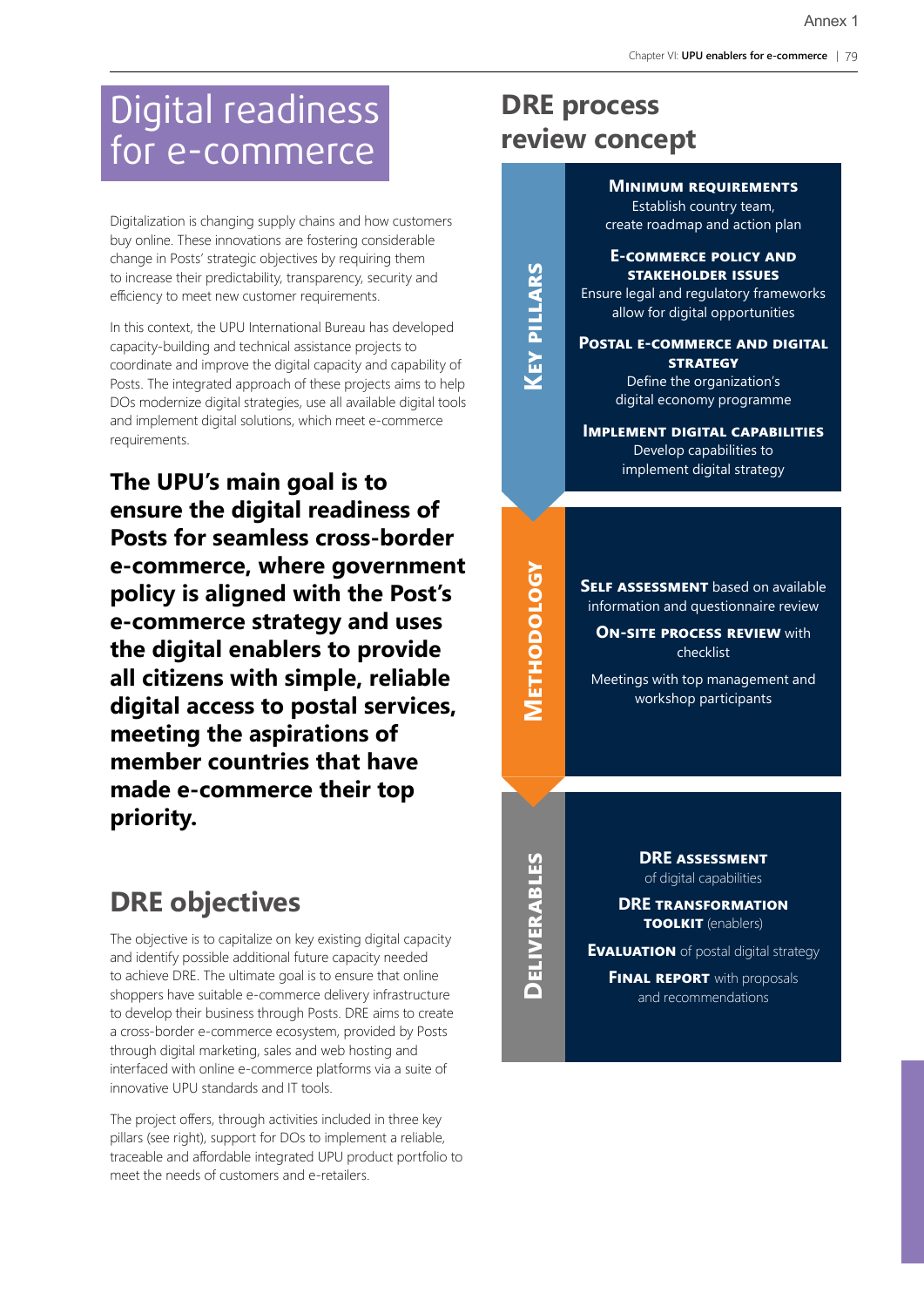# **DRE key pillars**

The following table summarizes the key pillars of DRE.

Table 6.3 - **Key pillars of DRE**

## **Minimum operational requirements Policy Frameworks Policy Frameworks**

### **recommended actions**

Establish **Country project team**;

Create **Contact list** (CEOs, all TT members, IB experts, Regulator, Ministry);

Create **Roadmap** and **Action plan**

### **recommended actions**

Ensure that legal and regulatory frameworks allow digital opportunities to be siezed;

Develop legal and regulatory frameworks that support ICT co-ordination across the public sector;

> Include the digital dimension in regulatory impact assessments.

## **Enablers assistance**

Policy and regulatory package for government and regulators;

Proposal for innovative regulations for postal sector participation in the e-commerce;

Study on strategic positioning of the Posts in E-Commerce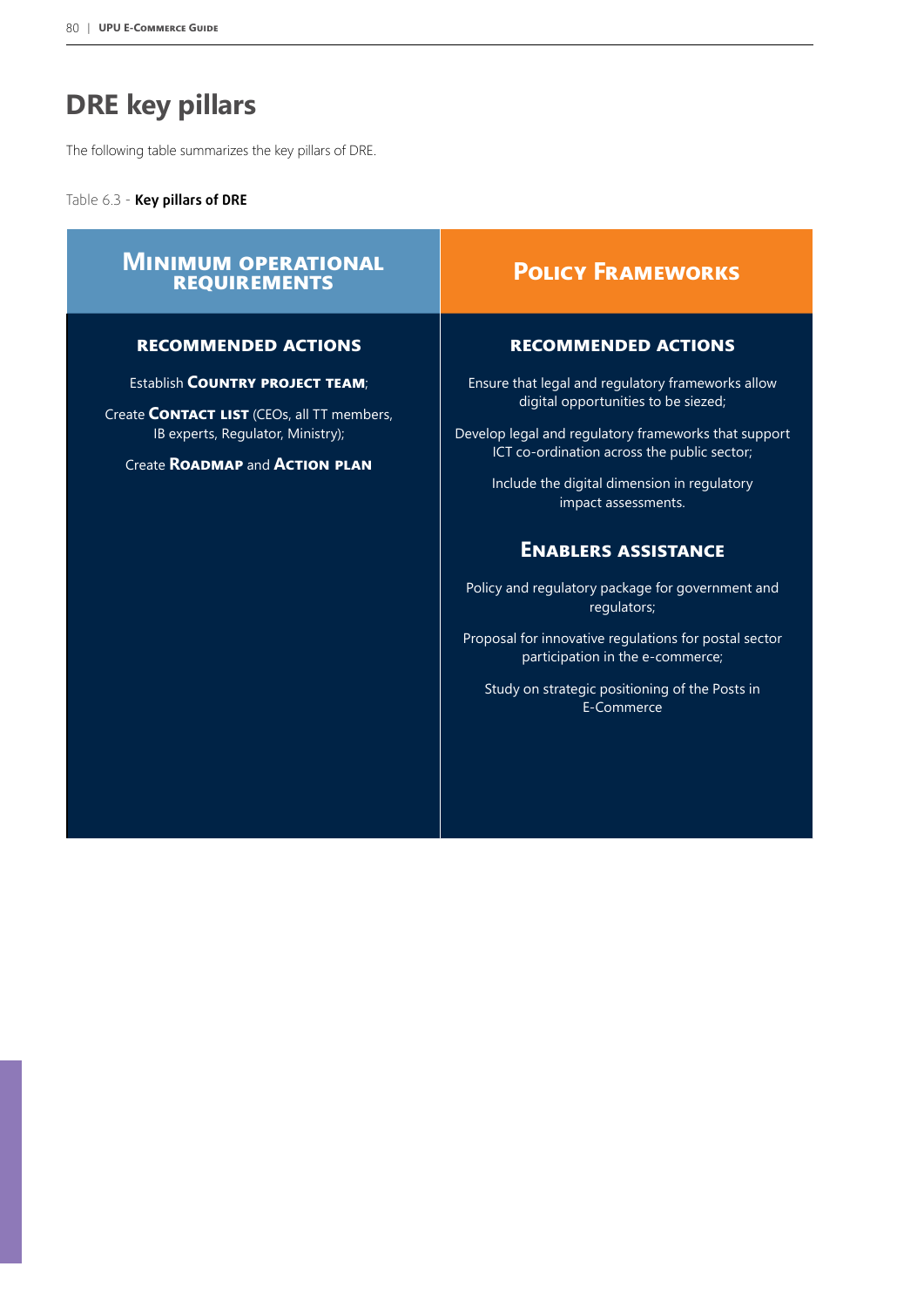## **POSTAL DIGITAL STRATEGY POSTAL TRANSFORMATION**

### **recommended actions**

**Digital strategy**;

**Coordination mechanisms:**  Linking the postal digital strategy to the national digital strategies;

Define the **role of your organization** in the digital economy;

> Evaluate **case studies** of the digital transformation

## **Enablers assistance**

**METHODOLOGY** to assess Digital Strategy and digital transformation strategies;

**COORDINATION MACHANISM** with the International Community and Governments;

**UPU FLAGSHIP REPORT** "Digital Economy and Postal Digital Activities";

**UPU case study library**

### **recommended actions**

Develop **internal digital skillls**;

Manage **cyber risk**;

**Mobile Apps**;

Implementation **E-Shop**

## **Enablers assistance**

**Trainpost** E-services e-learning Course/ New E-commerce and digital transformation e-learning Course;

**.Post** Cyber monitoring and reporting services;

**MOBILE APP** specification (generic);

**VIRTUAL MARKETPLACE** guidelines

## **Minimum requirements**

**Establish country project team;**

**Create contact list (CEOs, IB experts, regulator, ministry);** 

**Create roadmap and action plan.**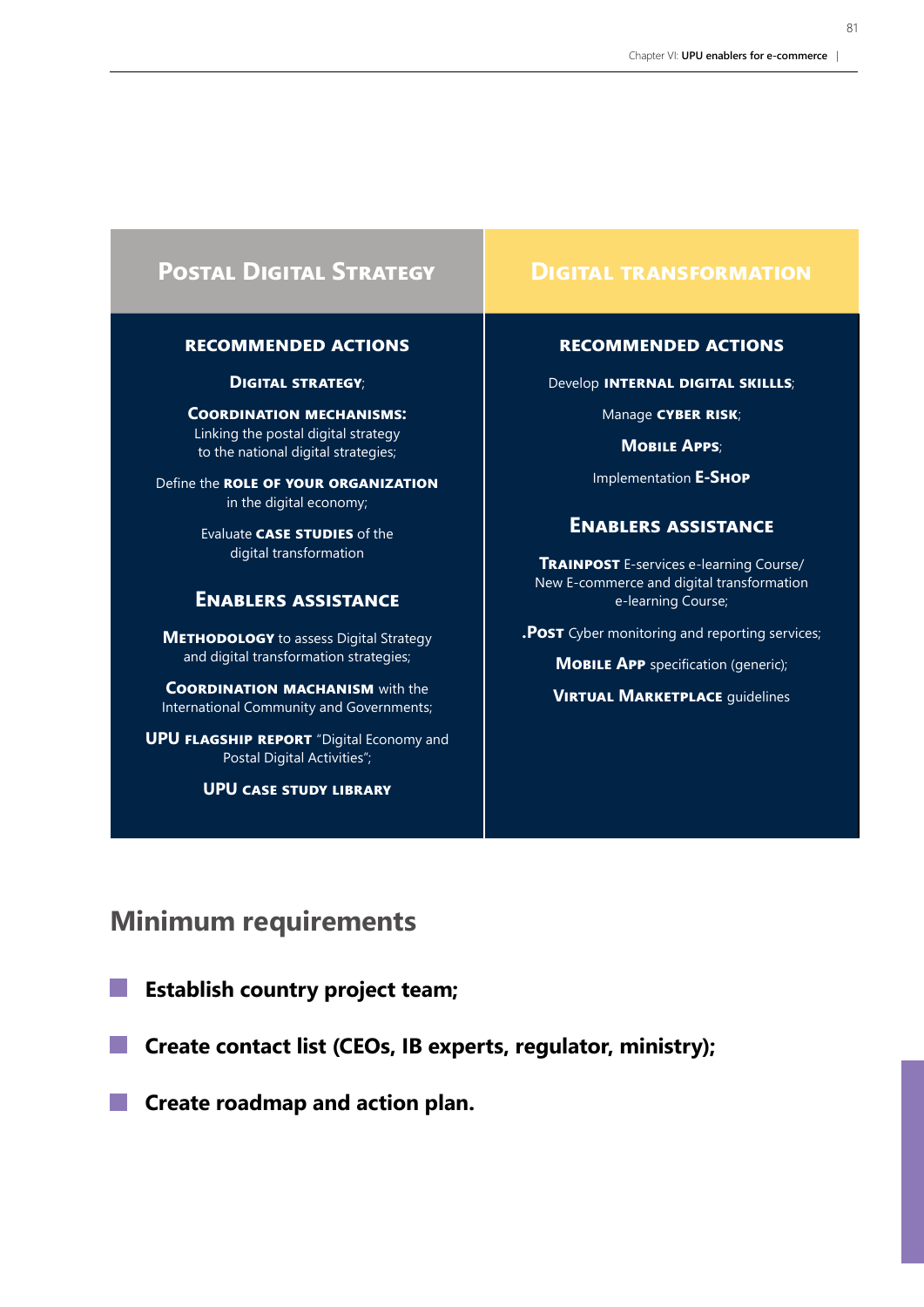## E-commerce policy and stakeholder engagement

## Table 6.4 - **E-commerce recommended actions**

| <b>RECOMMENDED ACTIONS</b>                                                                                     | <b>ENABLERS/ASSISTANCE</b>                                                              | <b>IMPLEMENTATION/ACTIONS</b>                                                                              |
|----------------------------------------------------------------------------------------------------------------|-----------------------------------------------------------------------------------------|------------------------------------------------------------------------------------------------------------|
| <b>Ensure that legal and regulatory</b><br>frameworks allow for digital<br>opportunities                       | Policy and regulatory package for<br>government and regulators                          | Countries can refer to the<br>International Bureau programme<br>about use of the enabler (upon<br>request) |
| <b>Develop legal and regulatory</b><br>frameworks that support ICT<br>coordination across the public<br>sector | Proposal for innovative regulations<br>for postal sector participation in<br>e-commerce | Countries can refer to the<br>International Bureau programme<br>about use of the enabler (upon<br>request) |
| Include the digital dimension in<br>regulatory impact assessments                                              | Study on the strategic positioning of<br>Posts in e-commerce                            | Countries can refer to the<br>International Bureau programme<br>about use of the enabler (upon<br>request) |

## Postal e-commerce and digital strategy

## Table 6.5 - **Postal e-commerce digital strategy**

| <b>RECOMMENDED ACTIONS</b>                                                                           | <b>ENABLERS/ASSISTANCE</b>                                                                                                                                                                               | <b>IMPLEMENTATION/ACTIONS</b>                                                                                                                    |
|------------------------------------------------------------------------------------------------------|----------------------------------------------------------------------------------------------------------------------------------------------------------------------------------------------------------|--------------------------------------------------------------------------------------------------------------------------------------------------|
| <b>Digital strategy</b>                                                                              | Methodology to assess digital strategy<br>and digital transformation strategies                                                                                                                          | The UPU may use a mixture of internal<br>experts and external consultants to<br>undertake reviews (upon request,<br>depending on securing funds) |
| <b>Coordination mechanisms:</b><br>linking postal digital strategy to<br>national digital strategies | Coordination mechanism with<br>the international community and<br>governments to highlight the Post's<br>role in implementing the digital<br>economy                                                     | The UPU will facilitate contact at<br>different levels to ensure dialogue                                                                        |
| Define the role of the<br>organization in the digital<br>economy                                     | UPU flagship report - Digital Economy<br>and Postal Digital Activities (on UPU<br>website) – and policy briefs/guidelines<br>for e-commerce implementation -<br>UPU E-commerce Guide (on UPU<br>website) | Countries can refer to the<br>International Bureau programme<br>about use of the enablers (upon<br>request)                                      |
| <b>Evaluate case studies of digital</b><br>transformation                                            | UPU case study library                                                                                                                                                                                   | The International Bureau can provide<br>case studies to countries on specific<br>areas of transformation (upon<br>request)                       |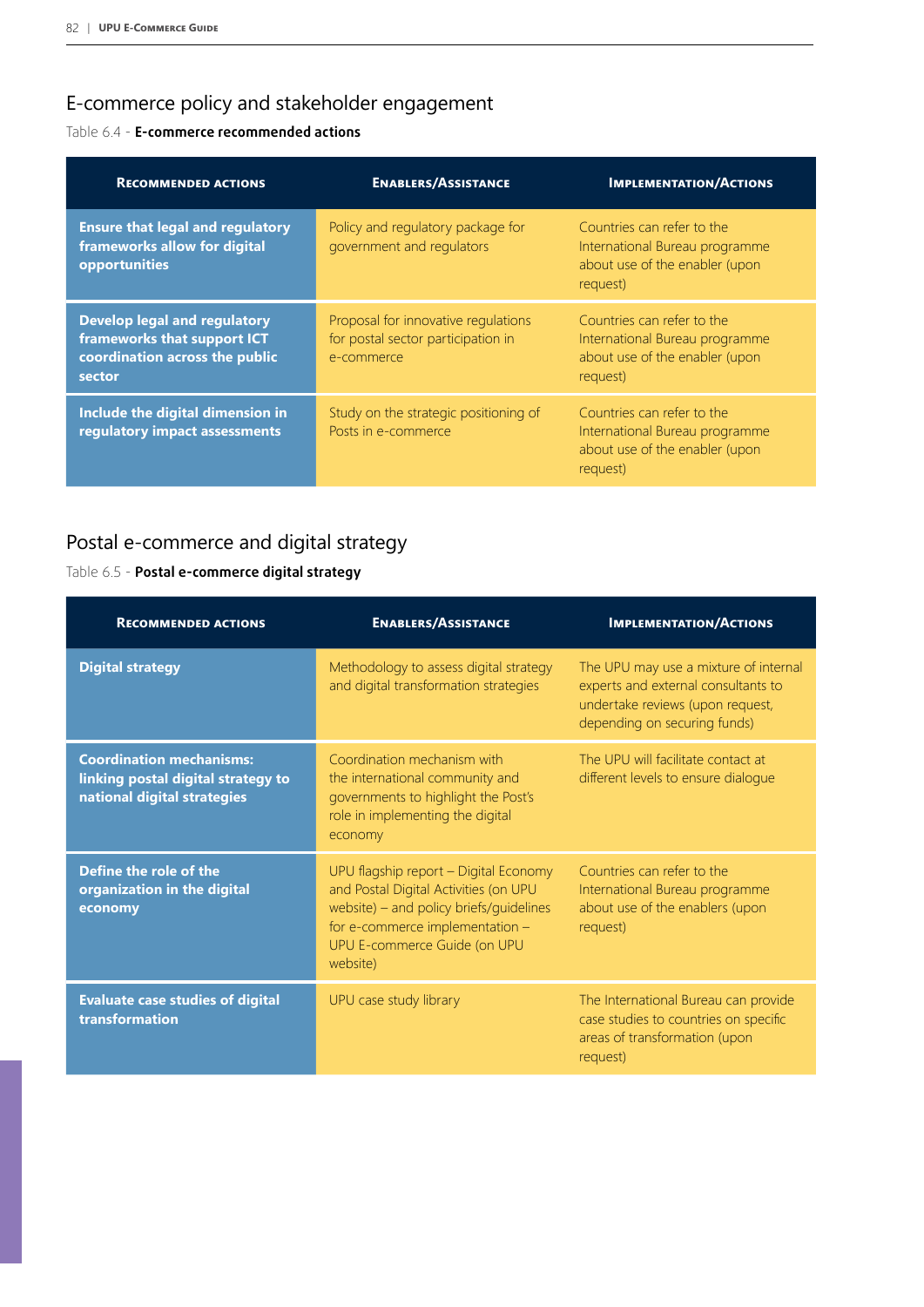## Implementing digital capabilities

Table 6.6 - **Implementing digital capabilities** 

| <b>RECOMMENDED ACTIONS</b>             | <b>ENABLERS/ASSISTANCE</b>                                                                               | <b>IMPLEMENTATION/ACTIONS</b>                                                                                                                                                                                                                              |
|----------------------------------------|----------------------------------------------------------------------------------------------------------|------------------------------------------------------------------------------------------------------------------------------------------------------------------------------------------------------------------------------------------------------------|
| <b>Develop internal digital skills</b> | TRAINPOST e-services e-learning<br>course/new e-commerce and digital<br>transformation e-learning course | UPU programme can provide access<br>to courses on TRAINPOST platform<br>with the objective of reskilling staff                                                                                                                                             |
| <b>Manage cyber risk</b>               | .POST cyber monitoring and reporting<br>services                                                         | UPU programme encourages and<br>evaluates the adoption of .POST via<br>webinars and one-to-one meetings to<br>inform and support the onboarding<br>process for interested countries                                                                        |
| <b>Mobile apps</b>                     | Mobile app specification (generic)                                                                       | In line with DRE methodology,<br>countries can chose to implement<br>the specification directly, can seek<br>support from the UPU for twinning<br>with others, or can request the PTC<br>develop a cooperative solution<br>(depending on securing funding) |
| Introduce e-shop                       | Virtual marketplace guidelines                                                                           | UPU programme encourages and<br>evaluates the adoption of .POST via<br>webinars and one-to-one meetings to<br>inform and support the onboarding<br>process for interested countries                                                                        |